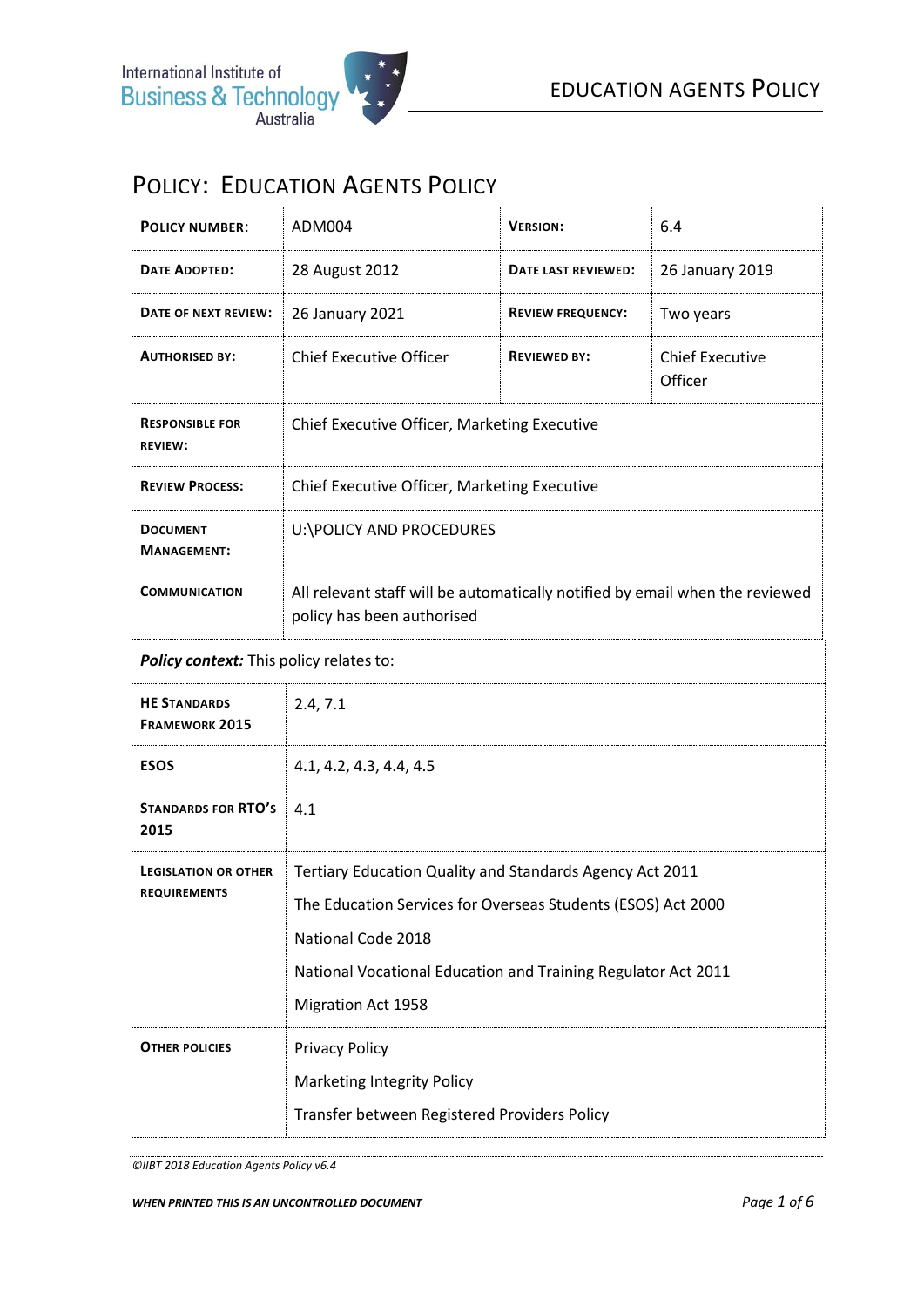

| <b>FORMS AND OTHER</b><br><b>DOCUMENTS</b> | <b>Agent Pack</b>                                                                                                                                                                                                                                                                                                                                                             |
|--------------------------------------------|-------------------------------------------------------------------------------------------------------------------------------------------------------------------------------------------------------------------------------------------------------------------------------------------------------------------------------------------------------------------------------|
|                                            | <b>Agent Application Form</b>                                                                                                                                                                                                                                                                                                                                                 |
|                                            | <b>Agent General Terms and Conditions</b>                                                                                                                                                                                                                                                                                                                                     |
|                                            | <b>Genuine Temporary Entrant Assessment Checklist</b>                                                                                                                                                                                                                                                                                                                         |
|                                            | A copy of the Australian International Education and Training<br>٠<br><b>Agent Code of Ethics</b>                                                                                                                                                                                                                                                                             |
|                                            | <b>IIBT Student Admission Process</b>                                                                                                                                                                                                                                                                                                                                         |
|                                            | Compulsory Certificate for agent                                                                                                                                                                                                                                                                                                                                              |
|                                            | <b>Contract of Agreement</b>                                                                                                                                                                                                                                                                                                                                                  |
|                                            | Due diligence check pack                                                                                                                                                                                                                                                                                                                                                      |
|                                            | <b>IIBT Agent Report Template</b>                                                                                                                                                                                                                                                                                                                                             |
| <b>KEY WORDS (META</b><br>DATA)            | Education Agency, Agents, Migration Act                                                                                                                                                                                                                                                                                                                                       |
| <b>DEFINITIONS</b>                         | The provider has a written agreement with each education agent it<br>engages to recruit students on its behalf. Providers are not required to<br>have a written agreement with agents who act on behalf of students or<br>parents.<br>The provider specifies the responsibilities of the education agent<br>and the provider and the need to abide by the National Code 2018. |
|                                            | The provider ensures its education agents have up-to-date and<br>accurate marketing information.                                                                                                                                                                                                                                                                              |
|                                            | The provider monitors the activities of its education agents and<br>takes action, including terminating the agreement, when the<br>education agent does not fulfil its responsibilities.                                                                                                                                                                                      |
|                                            | It is mandatory for a provider to have a written agreement with education<br>agents it engages to formally represent it. 'Formally' covers situations<br>where the agent promotes courses of the provider with the intention of<br>recruiting students for the provider.                                                                                                      |
| <b>EVIDENCE</b>                            | Agent reports, Contract of Agreements, Agent Application Forms                                                                                                                                                                                                                                                                                                                |

| <b>Policy Information:</b> |                                                                                                                                            |
|----------------------------|--------------------------------------------------------------------------------------------------------------------------------------------|
| <b>POLICY</b>              | IIBT is committed to taking all reasonable measures to use education<br>agents that have an appropriate knowledge and understanding of the |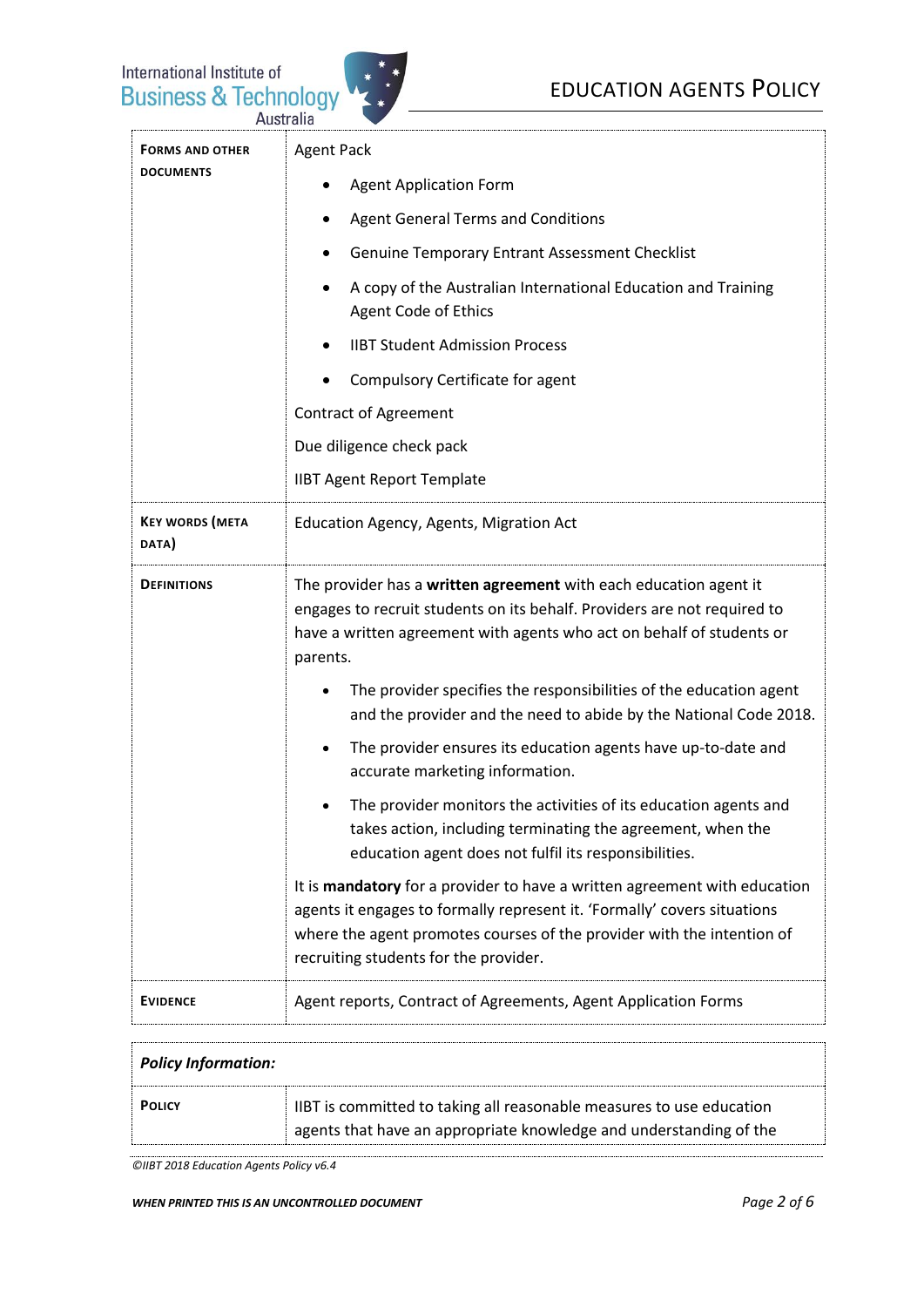

|                   | Australian international education industry and does not use education<br>agents who are dishonest or lack integrity.                                                                                                                                                                                                                                                |  |
|-------------------|----------------------------------------------------------------------------------------------------------------------------------------------------------------------------------------------------------------------------------------------------------------------------------------------------------------------------------------------------------------------|--|
|                   | IIBT ensures that its agents have access to up to date and accurate<br>marketing information as set out in Standard 1 of the National Code 2018                                                                                                                                                                                                                      |  |
|                   | IIBT has established practices in place to monitor and ensure an honest,<br>professional representation of the college and, if necessary, to terminate<br>education agents domestically and internationally who do not meet IIBT<br>standards.                                                                                                                       |  |
|                   | IIBT will enter and maintain education agent details in Provider<br>Registration and International Student Management System (PRISMS).                                                                                                                                                                                                                               |  |
|                   | IIBT will maintain a list of agents which is published on its website or in any<br>other manner prescribed by the regulations                                                                                                                                                                                                                                        |  |
| <b>SCOPE</b>      | This policy applies to all agents on contract.                                                                                                                                                                                                                                                                                                                       |  |
| <b>PROCEDURES</b> | <b>Recruitment of Agents</b>                                                                                                                                                                                                                                                                                                                                         |  |
|                   | Prior to making any formal appointment, IIBT will screen prospective<br>agents for reputability by:                                                                                                                                                                                                                                                                  |  |
|                   | Only appointing agents whose company is registered in the relevant<br>country, state or province                                                                                                                                                                                                                                                                     |  |
|                   | Contacting nominated referees of education agents who can vouch for<br>$\overline{\phantom{a}}$<br>the agent's honesty and integrity                                                                                                                                                                                                                                 |  |
|                   | Requiring agents operating on behalf of IIBT to produce relevant<br>$\overline{\phantom{a}}$<br>certifications that relate to their service provision                                                                                                                                                                                                                |  |
|                   | Agents will not be engaged in any service delivery where the agent is<br>known to have engaged in, or to have previously been engaged in,<br>dishonest practices, including the deliberate attempt to recruit a student<br>where this clearly conflicts with the obligations of registered providers<br>under Standard 7 (Transfer between registered providers), or |  |
|                   | facilitating the enrolment of a student who the education agent<br>$\overline{\phantom{0}}$<br>believes will not comply with the conditions of his or her student visa                                                                                                                                                                                               |  |
|                   | using Provider Registration and International Students Management<br>System (PRISMS) to create Confirmations of Enrolment for other than a<br>bona fide student, or                                                                                                                                                                                                  |  |
|                   | providing immigration advice where not authorised under the<br>Migration Act 1958 to do so.                                                                                                                                                                                                                                                                          |  |
|                   | <b>Appointment of Agents</b>                                                                                                                                                                                                                                                                                                                                         |  |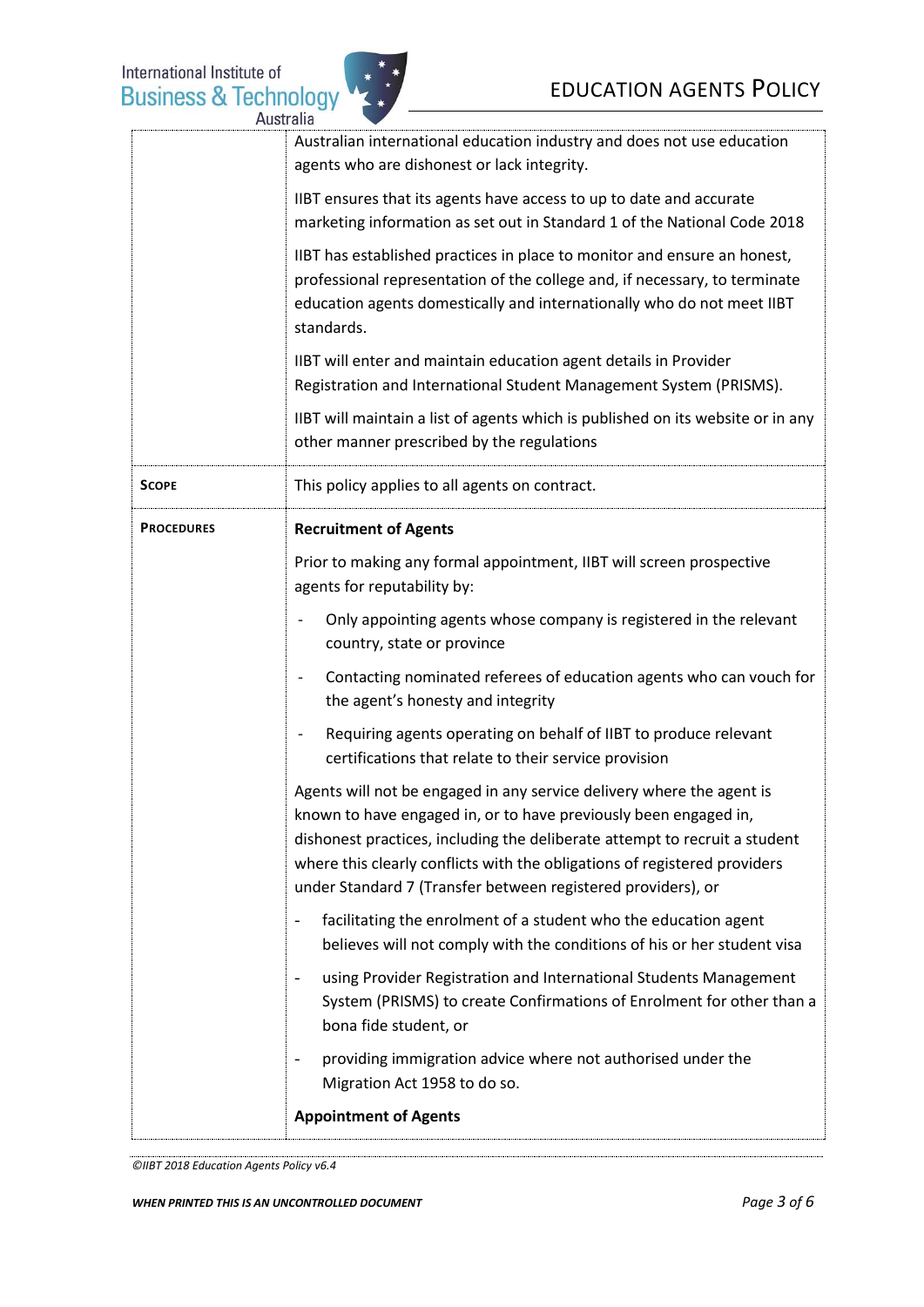$\left( \begin{array}{ccc} & & & * & * \\ & & & * & * \\ & & & * & * \end{array} \right)$ 

| Australia |                                                                                                                                                                                                                                                                                                                                                                                                                                    |
|-----------|------------------------------------------------------------------------------------------------------------------------------------------------------------------------------------------------------------------------------------------------------------------------------------------------------------------------------------------------------------------------------------------------------------------------------------|
|           | In entering into a service agreement with an Education Agent or Agency,<br>IIBT will ensure that the Contract of Agreement includes the requirements<br>for:                                                                                                                                                                                                                                                                       |
|           | Bi-annual review of the activities of the agent<br>Updates of the agency name, name of the principal agent,<br>legal entity and contact details listed on the IIBT website.<br>Periodical reports of agent activities.<br>Corrective action procedures.<br>$\bullet$<br>Termination conditions (immediate in the case of agent failure<br>٠<br>to meet IIBT Agent Agreement, National Code or Migration Act<br>1958 requirements). |
|           | Further to the establishment of the Contract of Agreement, the IIBT will<br>ensure that:                                                                                                                                                                                                                                                                                                                                           |
|           | Agents are provided with current and up to date information<br>and ongoing training that relates to IIBT educational services<br>on offer to overseas students.                                                                                                                                                                                                                                                                    |
|           | Agents are provided and required to abide by the IIBT Logo<br>٠<br>Use Policy                                                                                                                                                                                                                                                                                                                                                      |
|           | <b>Review Procedure</b>                                                                                                                                                                                                                                                                                                                                                                                                            |
|           | <b>Annual Review</b>                                                                                                                                                                                                                                                                                                                                                                                                               |
|           | Annual review of agents by IIBT Management of the Agent includes:                                                                                                                                                                                                                                                                                                                                                                  |
|           | the review of system reports of agent performance                                                                                                                                                                                                                                                                                                                                                                                  |
|           | the review of client satisfaction data                                                                                                                                                                                                                                                                                                                                                                                             |
|           | the review of current marketing materials in use by agent                                                                                                                                                                                                                                                                                                                                                                          |
|           | <b>Periodical Reports</b>                                                                                                                                                                                                                                                                                                                                                                                                          |
|           | Periodical report must be generated on each agent that includes:                                                                                                                                                                                                                                                                                                                                                                   |
|           | advice concerning the number of IIBT Student<br>Prospectuses made available to potential students                                                                                                                                                                                                                                                                                                                                  |
|           | advice concerning the number of students that have<br>completed IIBT application forms                                                                                                                                                                                                                                                                                                                                             |
|           | advice concerning the number of students that have made                                                                                                                                                                                                                                                                                                                                                                            |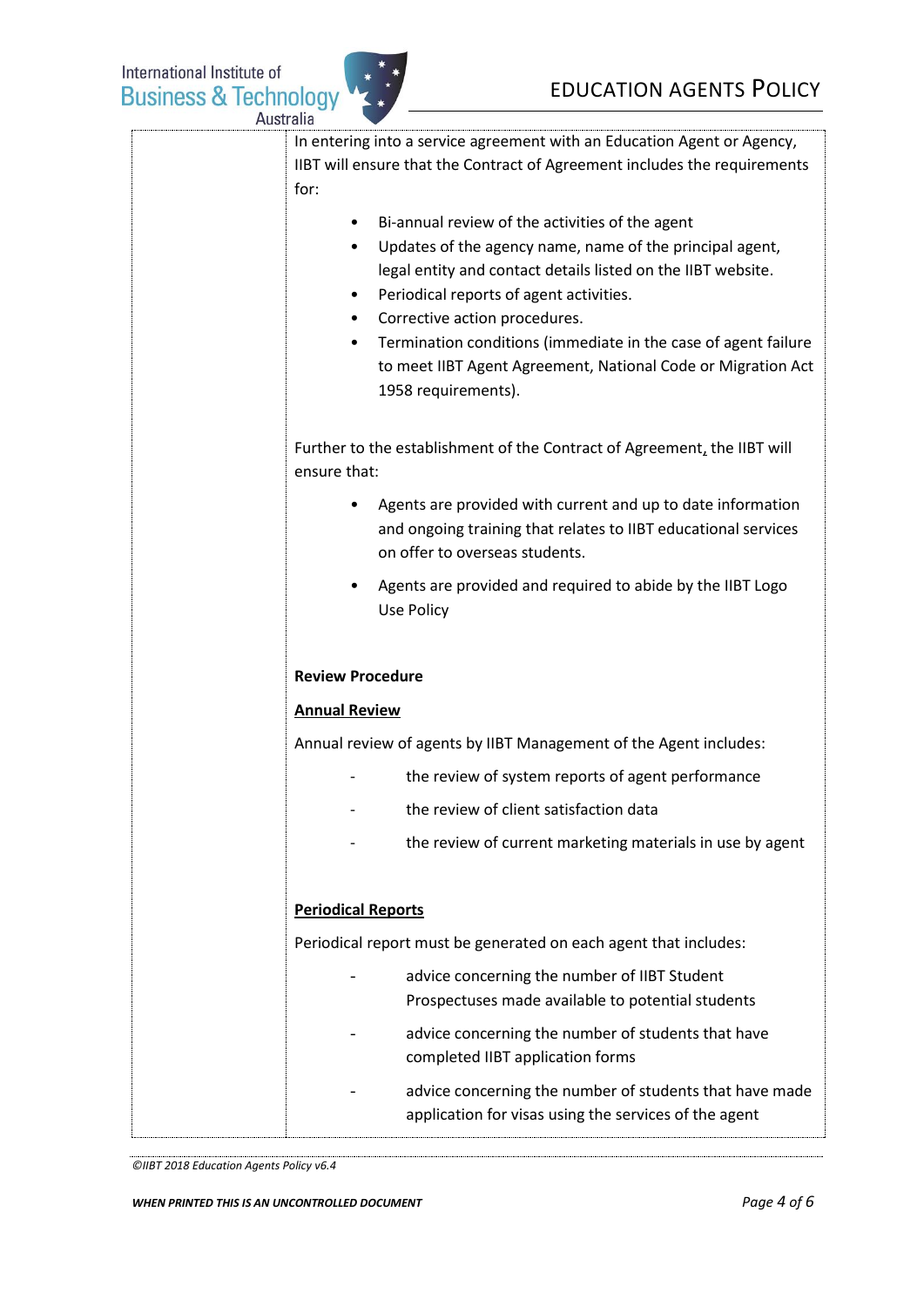

| advice concerning the number of students that have<br>successfully gained visas to study at IIBT through the<br>services of the agent                                                                                                                                                                                                                                                                                                    |
|------------------------------------------------------------------------------------------------------------------------------------------------------------------------------------------------------------------------------------------------------------------------------------------------------------------------------------------------------------------------------------------------------------------------------------------|
| <b>Other Methods</b>                                                                                                                                                                                                                                                                                                                                                                                                                     |
| Feedback from students and/or their parents                                                                                                                                                                                                                                                                                                                                                                                              |
| Regular agent visits and meetings                                                                                                                                                                                                                                                                                                                                                                                                        |
| Ongoing agent training                                                                                                                                                                                                                                                                                                                                                                                                                   |
| <b>Corrective and Preventative Action Procedures</b>                                                                                                                                                                                                                                                                                                                                                                                     |
| IIBT will take immediate corrective and preventative action upon finding<br>that an education agent is being negligent, careless or incompetent or<br>engaged in false, misleading or unethical advertising and recruitment<br>practices, including practices that could harm the integrity of Australian<br>education and training:                                                                                                     |
| Preventative action could include training sessions for<br>agents and ensuring they have all the material they need<br>to represent the provider accurately and professionally.<br>Corrective action may include providing additional<br>information/material or targeted training in, for example,<br>the expectations of the provider. Corrective action may<br>also include termination of the agreement with the<br>education agent. |
| Should IIBT identify that an agent is supplying incorrect or misleading<br>information, an immediate request for written clarification will be issued.<br>Should the response from the agent identify a misunderstanding of or<br>error in relation to educational services offered by IIBT, a written request<br>to rectify this will be issued by IIBT with corrective actions to be applied<br>within 14 days of the initial request. |
| Where an agent refuses to respond to a corrective action enquiry or fails<br>to abide by a corrective action request, IIBT Management will cancel the<br>service agreement immediately and confirm the cancellation in writing.                                                                                                                                                                                                          |
| The cancellation of the service agreement will take effect immediately<br>from the receipt of the written advice from IIBT.                                                                                                                                                                                                                                                                                                              |
| <b>Termination</b>                                                                                                                                                                                                                                                                                                                                                                                                                       |
| Where IIBT has entered into an agreement with an education agent and                                                                                                                                                                                                                                                                                                                                                                     |
|                                                                                                                                                                                                                                                                                                                                                                                                                                          |